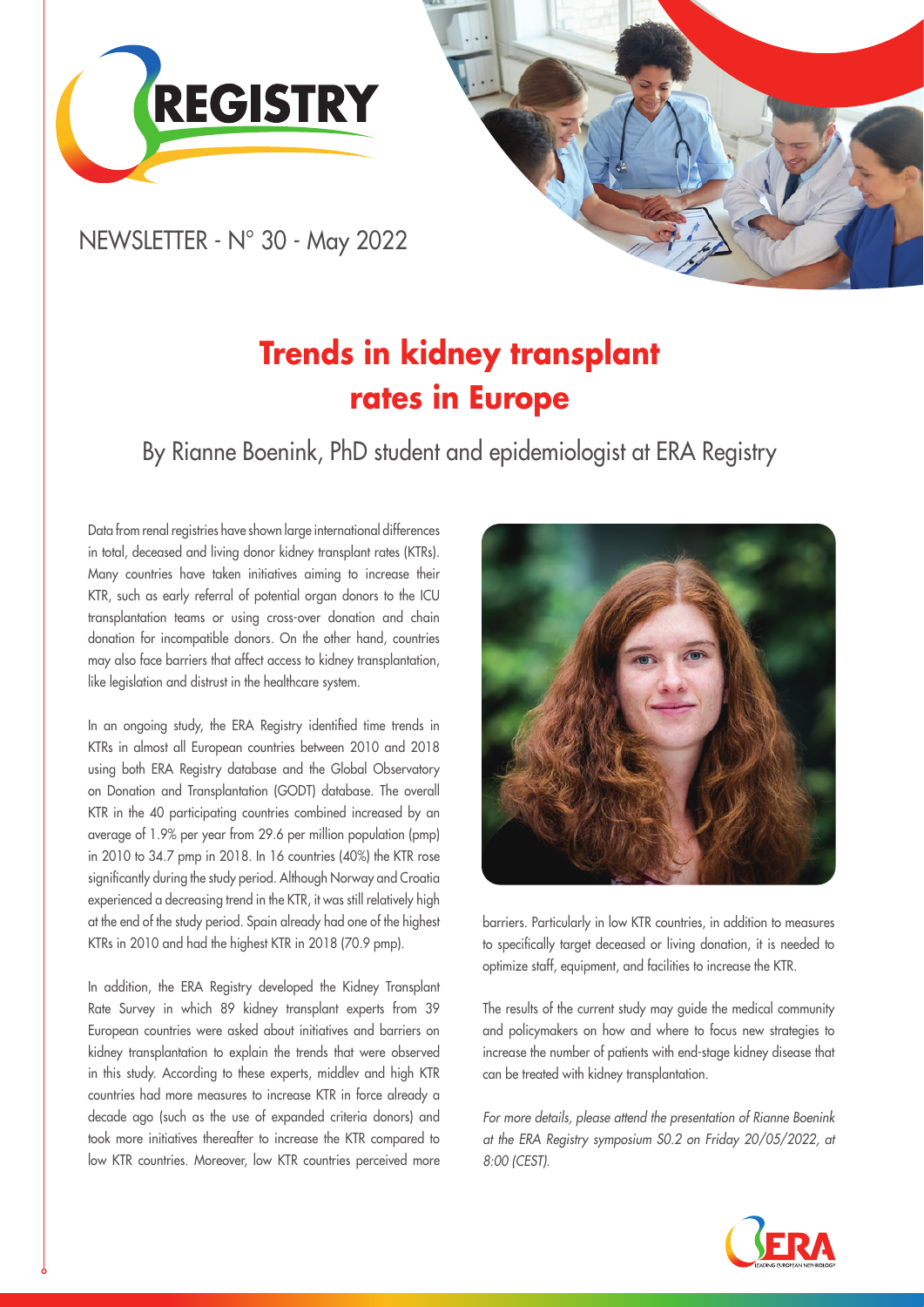

NEWSLETTER N° 30 - May 2022

## **The risk of major adverse cardiovascular events in older men and women with advanced CKD - Results from the EQUAL study**



By Megan Astley, PhD student at ERA Registry

In the general population, women are known to have a lower risk of major adverse cardiovascular events (MACE) compared to men. However, due to a lack of studies, and differences in study populations, it remains unknown whether this sex difference can be extrapolated to the CKD population. Additionally, despite the age-related risks seen in older patients, few studies have assessed the sex-specific risk of MACE in CKD patients over the age of 65 that are not yet on kidney replacement therapy (KRT). An understanding of the differences in MACE risks between men and women is necessary in order to improve sex-specific health care in this high-risk population, and potentially to reduce the burden of MACE. Therefore, using data from the EQUAL study, which includes patients ≥65 years from 6 European countries with stage 4-5 CKD not yet on dialysis, we aimed to 1) describe the sex-specific risk of first, recurrent, and fatal MACE and 2) understand the mechanisms underlying these differences.

Our preliminary results show that women have a 18% lower relative risk of a first MACE compared with men during 5 years of follow-up. This sex effect was smaller and non-significant when looking at recurrent and fatal MACE. In patients aged 65-75, the MACE risk difference between men and women was larger than in patients aged >75, suggesting that the protective effect of the female sex may be reduced with increasing age. The differences in MACE risks observed between men and women were attenuated after accounting for pre-existing comorbidities and cardiovascular risk factors, which were more prominent in men, and highlights the importance of reducing the prevalence of modifiable cardiovascular risk factors in CKD patients.

*For more details, please attend the session Sex differences in Nephrology - does it matter for patient outcome? on Saturday 21/05/2022, at 17:43 (CEST).*



Cumulative incidence competing risk curve for MACE over a 5-year follow up period. Non-MACE death was the competing risk and 'Alive without MACE' included patients who were censored or did not experience MACE or death.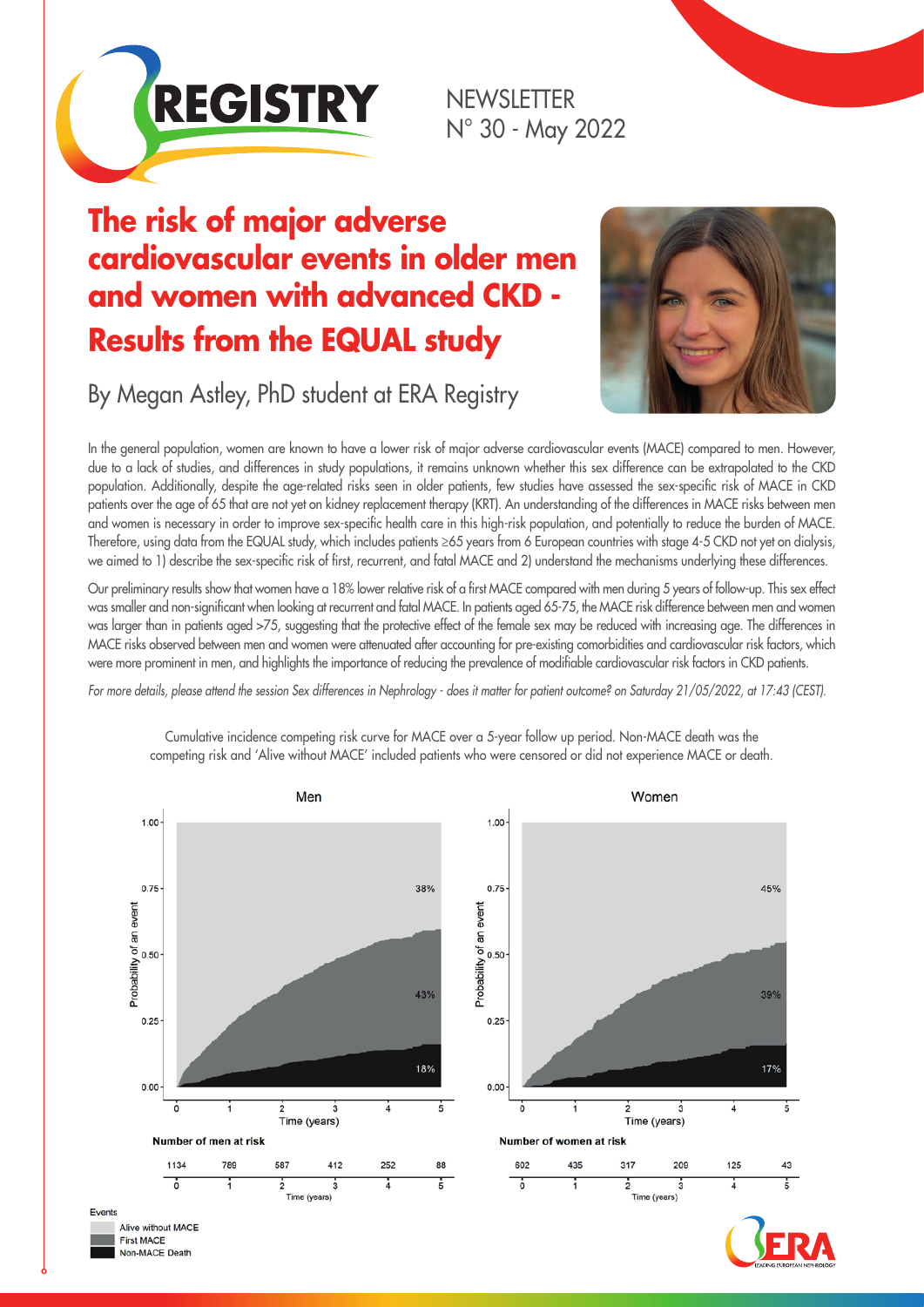

NEWSLETTER N° 30 - May 2022

### **Methods papers on clinical research a hidden treasure**

By Kitty J. Jager, MD PhD, ERA Registry Director

Fifteen years ago the Registry – together with its Chairman at the time Carmine Zoccali – engaged upon writing series of publications on clinical research methods.

This was just after its introductory courses in epidemiology for nephrologists had shown to fulfil a need. The first series including basic subjects like study designs, bias, confounding and regression analysis was published in Kidney International. The idea was to educate nephrologists by accessible papers primarily using nephrology examples that could help them in their efforts to perform clinical research.

After Kidney International series in other journals like NDT, Nephron Clinical Practice, Clinical Kidney Journal and Nephrology Carlton followed, both on basic and advanced topics. Nowadays some of those papers are highly cited, like the ones on sample size calculations and on competing risk analyses1,2.

In case you need to brush up your knowledge in this area, please have a look at our [repository.](https://www.era-online.org/en/registry/education/paper-series/) References of more than 60 papers on a variety of topics that were co-authored by Registry staff can be found here as well many educational series from other journals and authors. Should you prefer to participate in an Introductory course on Epidemiology where we lecture and discuss basic principles you will be very welcome to the course in Krakow (Poland) which will be held on June 10-11, 2022. Details on how to register can be found [here.](https://www.era-online.org/en/registry/education/courses/)

1. Noordzij M, Tripepi G, Dekker FW, Zoccali C, Tanck MW, Jager KJ. Sample size calculations: basic principles and common pitfalls. Nephrol Dial Transplant 2010;25:1388-93.



2. Noordzij M, Leffondré K, van Stralen KJ, Zoccali C, Dekker FW, Jager KJ. When do we need competing risks methods for survival analysis in nephrology? Nephrol Dial Transplant 2013 Nov;28:2670-7.